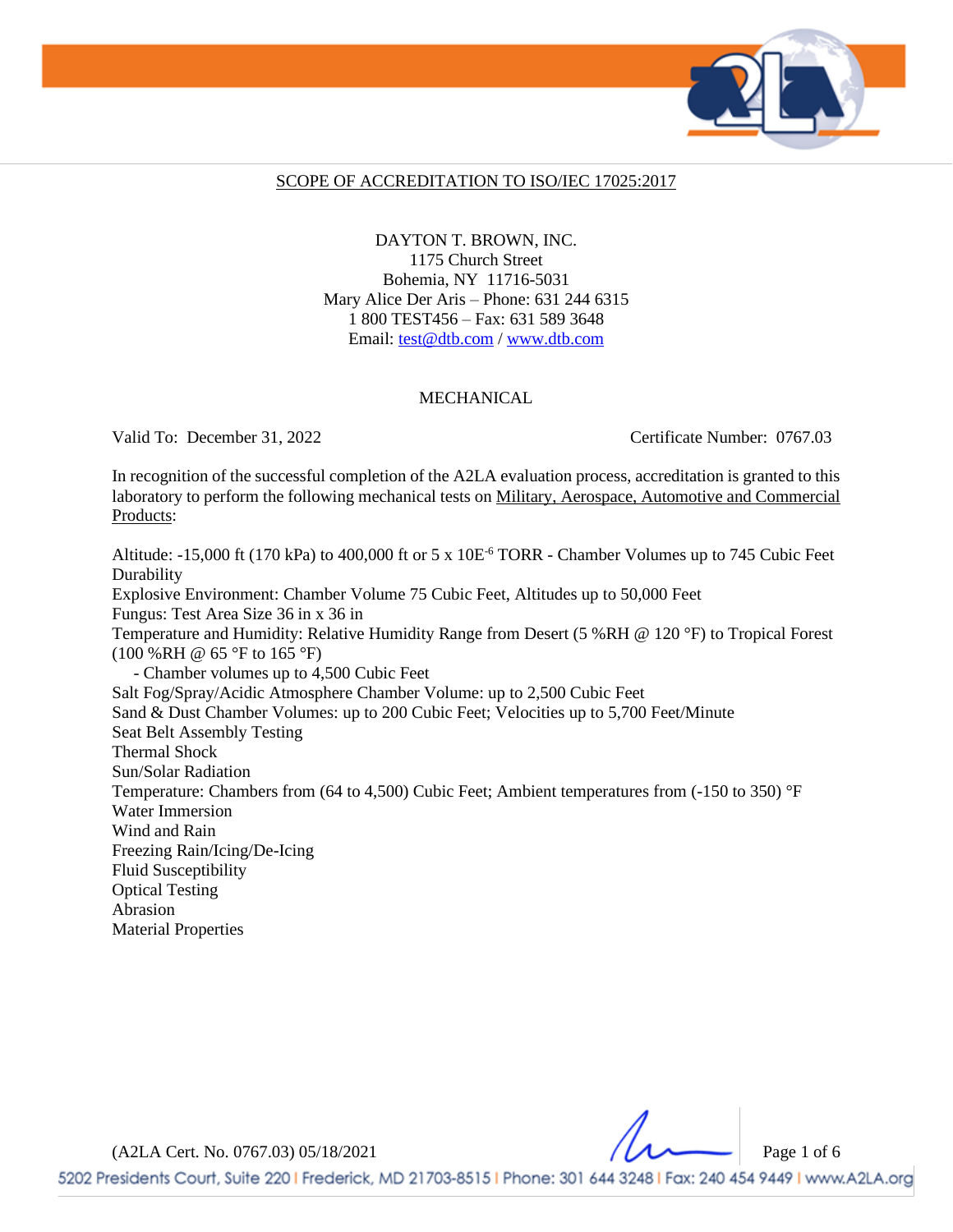Using the following specifications directly related to the above listed testing parameters and technologies:

| <b>Test Technology:</b>                                      | <b>Test Method(s)</b> $2$ :                                                                                                                                                                                                                                                                                                                                                                                                                                                                                                                                                                                                                                                         |
|--------------------------------------------------------------|-------------------------------------------------------------------------------------------------------------------------------------------------------------------------------------------------------------------------------------------------------------------------------------------------------------------------------------------------------------------------------------------------------------------------------------------------------------------------------------------------------------------------------------------------------------------------------------------------------------------------------------------------------------------------------------|
| <b>Altitude: Low Pressure</b>                                | MIL-STD-810C, Method 500.1; MIL-STD-810D, Method 500.2;<br>MIL-STD-810E, Method 500.3; MIL-STD-810F, Method 500.4;<br>MIL-STD-810G, Method 500.5; MIL-STD-810G w/ Change 1,<br>500.6; MIL-STD-810H, 500.6                                                                                                                                                                                                                                                                                                                                                                                                                                                                           |
| Altitude: Temperature                                        | MIL-STD-810C, Method 504.1; RTCA/DO-160E (4.0)                                                                                                                                                                                                                                                                                                                                                                                                                                                                                                                                                                                                                                      |
| Altitude Temperature / Humidity<br><b>Altitude Immersion</b> | RTCA/DO-160F; RTCA/DO-160G;<br>MIL-STD-810C, Method 518.1;<br>MIL-STD-1344A                                                                                                                                                                                                                                                                                                                                                                                                                                                                                                                                                                                                         |
| Low Temperature /<br><b>High Temperature</b>                 | MIL-STD-810C, Method 501.1; MIL-STD-810D, Method 501.2;<br>MIL-STD-810E, Method 501.3; MIL-STD-810F, Method 501.4;<br>MIL-STD-810G, Method 501.5;<br>MIL-STD-810G w/ Change 1, Method 501.6;<br>MIL-STD-810H, Method 501.7;<br>MIL-STD-810C, Method 502.1; MIL-STD-810D, Method 502.2;<br>MIL-STD-810E, Method 502.3; MIL-STD-810F, Method 502.4;<br>MIL-STD-810G, Method 502.5;<br>MIL-STD-810G w/ Change 1, Method 502.6;<br>MIL-STD-810H, Method 502.7;<br>ATPD 2352R, Sections 3.3.1.1, 4.3.1.1, 3.3.1.2, and 4.3.1.2;<br>ATPD 2352T, Sections 3.3.1.1, 4.3.1.1, 3.3.1.2, and 4.3.1.2;<br>RTCA/DO-160E (Section 5); RTCA/DO-160F (Section 5);<br>RTCA/DO-160G;<br>MIL-STD-1344A |
| <b>Temperature Shock</b>                                     | MIL-STD-810C, Method 503.1; MIL-STD-810D, Method 503.2;<br>MIL-STD-810E, Method 503.3; MIL-STD-810F, Method 503.4;<br>MIL-STD-810G, Method 503.5;<br>MIL-STD-810G w/ Change 1, Method 503.6;<br>MIL-STD-810H, Method 503.7; MIL-STD-202, Method 107G;<br>ATPD 2352R, Sections 3.3.4 and 4.3.4;<br>ATPD 2352T, Sections 3.3.4 and 4.3.4;<br>RTCA/DO-160E (Section 5); RTCA/DO-160F (Section 5);<br>RTCA/DO-160G                                                                                                                                                                                                                                                                      |
| <b>Solar Radiation (Sunshine)</b>                            | MIL-STD-810C, Method 505.1; MIL-STD-810D, Method 505.2;<br>MIL-STD-810E, Method 505.3; MIL-STD-810F, Method 505.4;<br>MIL-STD-810G, Method 505.5;<br>MIL-STD-810G w/ Change 1, Method 505.6;<br>MIL-STD-810H, Method 505.7;<br>ATPD 2352R, Sections 3.3.5 and 4.3.5;<br>ATPD 2352T, Sections 3.3.5 and 4.3.5                                                                                                                                                                                                                                                                                                                                                                        |

 $(A2LA$  Cert. No. 0767.03) 05/18/2021 Page 2 of 6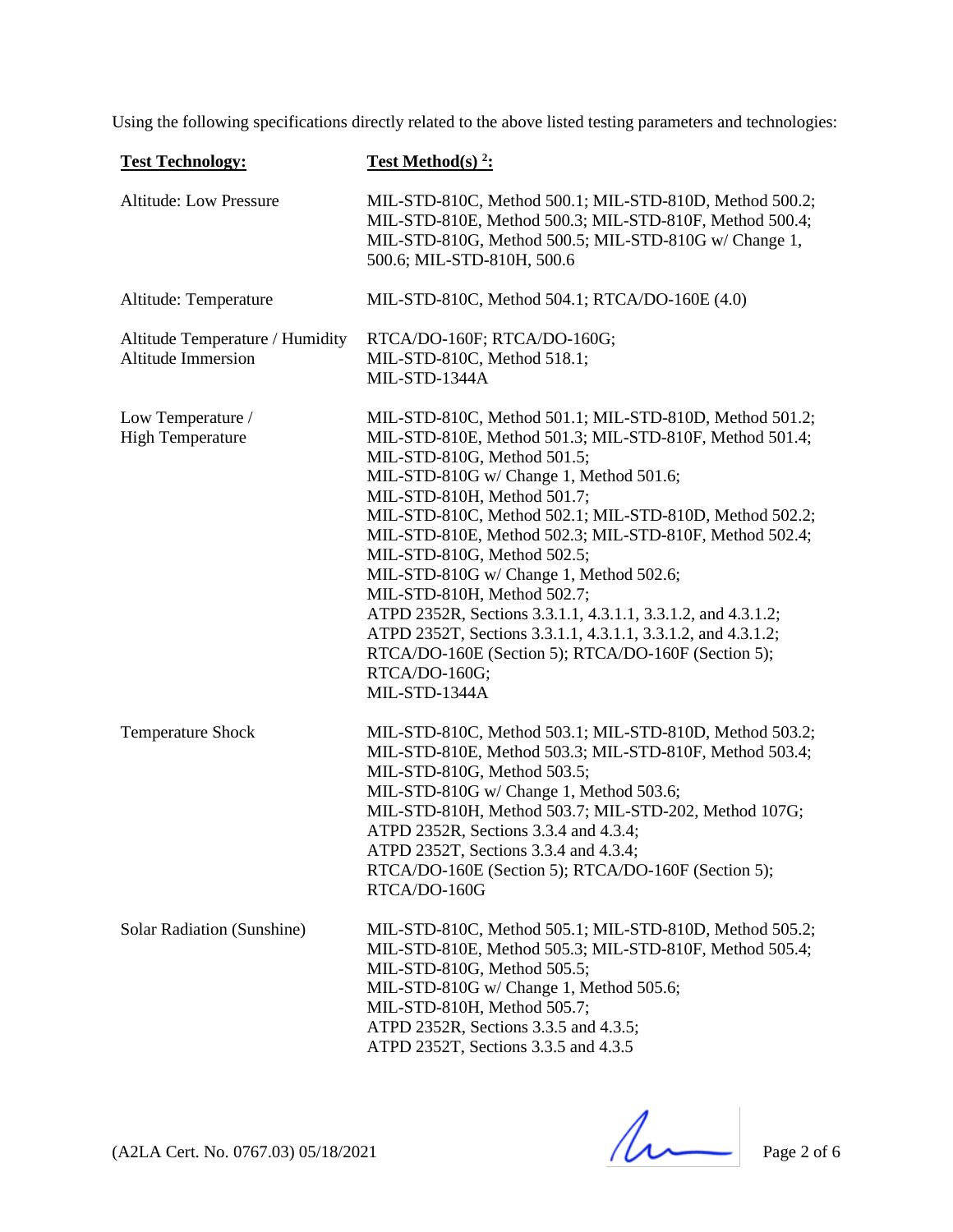| Rain<br>MIL-STD-810C, Method 506.1; MIL-STD-810D, Method 506.2;<br>MIL-STD-810E, Method 506.3; MIL-STD-810F, Method 506.4;<br>MIL-STD-810G, Method 506.5;<br>MIL-STD-810G w/ Change 1, Method 506.6;<br>MIL-STD-810H, Method 506.6<br>MIL-STD-810C, Method 507.1; MIL-STD-810D, Method 507.2;<br>Humidity<br>MIL-STD-810E, Method 507.3; MIL-STD-810F, Method 507.4;<br>MIL-STD-810G, Method 507.5;<br>MIL-STD-810G w/ Change 1, Method 507.6;<br>MIL-STD-810H, Method 507.6; MIL-STD-202, Method 103B;<br>RTCA/DO-160E (6.0); RTCA/DO-160F; RTCA/DO-160G;<br>ATPD 2352R, Sections 3.3.2 and 4.3.2;<br>ATPD 2352T, Sections 3.3.2 and 4.3.2; MIL-STD-1344A<br>MIL-STD-810C, Method 508.1; MIL-STD-810D, Method 508.2;<br>Fungus<br>MIL-STD-810E, Method 508.4; MIL-STD-810F, Method 508.5;<br>MIL-STD-810G, Method 508.6;<br>MIL-STD-810G w/ Change 1, Method 508.7;<br>MIL-STD-810H, Method 508.8;<br>RTCA/DO-160E (13.0); RTCA/DO-160F; RTCA/DO-160G<br>Salt Fog/Salt Spray/Acidic<br>MIL-STD-810C, Method 509.1; MIL-STD-810D, Method 509.2;<br>MIL-STD-810E, Method 509.3; MIL-STD-810F, Method 509.4;<br>Atmosphere<br>MIL-STD-810G, Method 509.5;<br>MIL-STD-810G w/ Change 1, Method 509.6;<br>MIL-STD-810H, Method 509.7; MIL-STD-810F, Method 518;<br>MIL-STD-810G, Method 518.1;<br>MIL-STD-810G w/ Change 1, Method 518.2;<br>MIL-STD-810H, Method 518.2; MIL-STD-202, Method 101D;<br>RTCA/DO-160E; RTCA/DO-160F; RTCA/DO-160G;<br>ASTM B117; ASTM G85; MIL-STD-1344A<br>MIL-STD-810C, Method 510.1; MIL-STD-810D, Method 510.2;<br>Dust and Sand<br>MIL-STD-810E, Method 510.3; MIL-STD-810F, Method 510.4;<br>MIL-STD-810G, Method 510.5;<br>MIL-STD-810G w/ Change 1, Method 510.6;<br>MIL-STD-810H, Method 510.7; MIL-STD-202, Method 110A;<br>RTCA/DO-160C (12.0); RTCA/DO-160E; RTCA/DO-160F;<br>RTCA/DO-160G<br><b>Explosive Atmosphere</b><br>MIL-STD-810C, Method 511.1; MIL-STD-810D, Method 511.2;<br>MIL-STD-810E, Method 511.3; MIL-STD-810F, Method 511.4;<br>MIL-STD-810G, Method 511.5;<br>MIL-STD-810G w/ Change 1, Method 511.6;<br>MIL-STD-810H, Method 511.7;<br>MIL-STD-202, Method 109B; RTCA/DO-160E (Section 9.0);<br>RTCA/DO-160F; RTCA/DO-160G<br>Page 3 of 6<br>(A2LA Cert. No. 0767.03) 05/18/2021 | <b>Test Technology:</b> | Test Method(s) <sup>2</sup> : |
|--------------------------------------------------------------------------------------------------------------------------------------------------------------------------------------------------------------------------------------------------------------------------------------------------------------------------------------------------------------------------------------------------------------------------------------------------------------------------------------------------------------------------------------------------------------------------------------------------------------------------------------------------------------------------------------------------------------------------------------------------------------------------------------------------------------------------------------------------------------------------------------------------------------------------------------------------------------------------------------------------------------------------------------------------------------------------------------------------------------------------------------------------------------------------------------------------------------------------------------------------------------------------------------------------------------------------------------------------------------------------------------------------------------------------------------------------------------------------------------------------------------------------------------------------------------------------------------------------------------------------------------------------------------------------------------------------------------------------------------------------------------------------------------------------------------------------------------------------------------------------------------------------------------------------------------------------------------------------------------------------------------------------------------------------------------------------------------------------------------------------------------------------------------------------------------------------------------------------------------------|-------------------------|-------------------------------|
|                                                                                                                                                                                                                                                                                                                                                                                                                                                                                                                                                                                                                                                                                                                                                                                                                                                                                                                                                                                                                                                                                                                                                                                                                                                                                                                                                                                                                                                                                                                                                                                                                                                                                                                                                                                                                                                                                                                                                                                                                                                                                                                                                                                                                                            |                         |                               |
|                                                                                                                                                                                                                                                                                                                                                                                                                                                                                                                                                                                                                                                                                                                                                                                                                                                                                                                                                                                                                                                                                                                                                                                                                                                                                                                                                                                                                                                                                                                                                                                                                                                                                                                                                                                                                                                                                                                                                                                                                                                                                                                                                                                                                                            |                         |                               |
|                                                                                                                                                                                                                                                                                                                                                                                                                                                                                                                                                                                                                                                                                                                                                                                                                                                                                                                                                                                                                                                                                                                                                                                                                                                                                                                                                                                                                                                                                                                                                                                                                                                                                                                                                                                                                                                                                                                                                                                                                                                                                                                                                                                                                                            |                         |                               |
|                                                                                                                                                                                                                                                                                                                                                                                                                                                                                                                                                                                                                                                                                                                                                                                                                                                                                                                                                                                                                                                                                                                                                                                                                                                                                                                                                                                                                                                                                                                                                                                                                                                                                                                                                                                                                                                                                                                                                                                                                                                                                                                                                                                                                                            |                         |                               |
|                                                                                                                                                                                                                                                                                                                                                                                                                                                                                                                                                                                                                                                                                                                                                                                                                                                                                                                                                                                                                                                                                                                                                                                                                                                                                                                                                                                                                                                                                                                                                                                                                                                                                                                                                                                                                                                                                                                                                                                                                                                                                                                                                                                                                                            |                         |                               |
|                                                                                                                                                                                                                                                                                                                                                                                                                                                                                                                                                                                                                                                                                                                                                                                                                                                                                                                                                                                                                                                                                                                                                                                                                                                                                                                                                                                                                                                                                                                                                                                                                                                                                                                                                                                                                                                                                                                                                                                                                                                                                                                                                                                                                                            |                         |                               |
|                                                                                                                                                                                                                                                                                                                                                                                                                                                                                                                                                                                                                                                                                                                                                                                                                                                                                                                                                                                                                                                                                                                                                                                                                                                                                                                                                                                                                                                                                                                                                                                                                                                                                                                                                                                                                                                                                                                                                                                                                                                                                                                                                                                                                                            |                         |                               |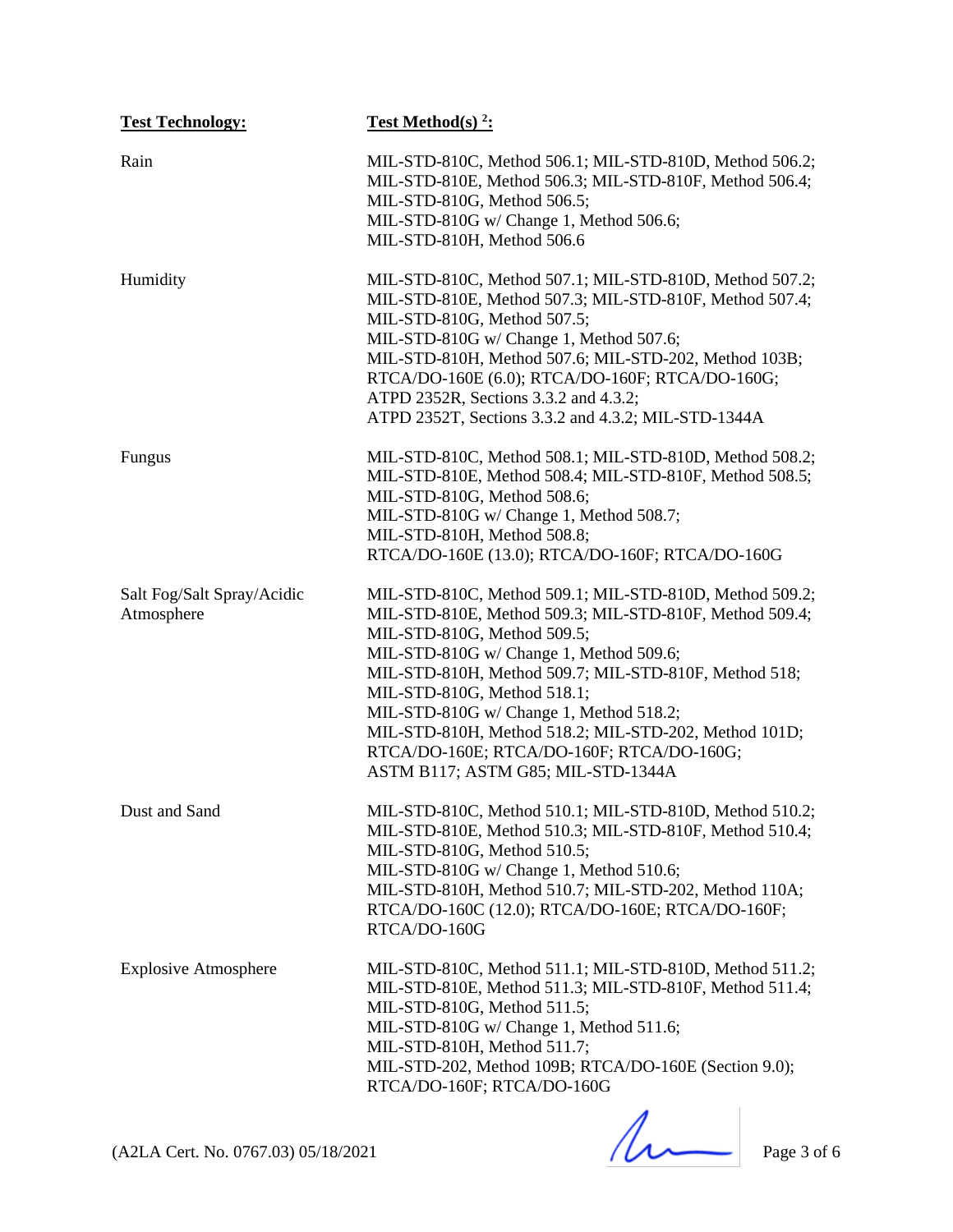| <b>Test Technology:</b>                           | <b>Test Method(s) <math>2</math>:</b>                                                                                                                                                                                                                                                                                                              |
|---------------------------------------------------|----------------------------------------------------------------------------------------------------------------------------------------------------------------------------------------------------------------------------------------------------------------------------------------------------------------------------------------------------|
| Leakage (Immersion)                               | MIL-STD-810C, Method 512.1; MIL-STD-810D, Method 512.2;<br>MIL-STD-810E, Method 512.3; MIL-STD-810F, Method 512.4;<br>MIL-STD-810G, Method 512.5;<br>MIL-STD-810G w/ Change 1, Method 512.6;<br>MIL-STD-810H, Method 512.6                                                                                                                         |
| Space Simulation<br>(Unmanned Test)               | MIL-STD-810C, Method 517.2, Procedures II, IV, and VI only                                                                                                                                                                                                                                                                                         |
| Altitude Immersion                                | MIL-STD-1344A <sup>1</sup>                                                                                                                                                                                                                                                                                                                         |
| Icing/Freezing Rain                               | MIL-STD-810D, Method 521.0; MIL-STD-810E, Method 521.1;<br>MIL-STD-810F, Method 521.2; MIL-STD-810G, Method 521.3;<br>MIL-STD-810G w/ Change 1, Method 521.4;<br>MIL-STD-810H, Method 521.4;<br>RTCA/DO-160E, RTCA/DO-160F, RTCA/DO-160G (Section 24)                                                                                              |
| De-Icing                                          | ATPD 2352R, Sections 3.2.6 and 4.2.6;<br>ATPD 2352T, Sections 3.2.6 and 4.2.6                                                                                                                                                                                                                                                                      |
| Waterproofness                                    | RTCA/DO-160E (10.0); RTCA/DO-160F; RTCA/DO-160G                                                                                                                                                                                                                                                                                                    |
| <b>Exposure to Fluids</b>                         | RTCA/DO-160E (11.0); RTCA/DO-160F; RTCA/DO-160G;<br>ATPD 2352R, Sections 3.3.7 and 4.3.7;<br>ATPD 2352T, Sections 3.3.7 and 4.3.7;<br>MIL-STD-810F, Method 504; MIL-STD-810G, Method 504.1;<br>MIL-STD-810G w/ Change 1, Method 504.2;<br>MIL-STD-810H, Method 504.3                                                                               |
| <b>Seat Belt Testing</b>                          | FMVSS 209 - S4.1 Paragraphs (d) Hardware, (h) Webbing, (i) Strap,<br>(j) Marking and (m) Workmanship;<br>FMVSS 209 - S4.2 Requirements for Webbing (excluding paragraph<br>(f) Resistance to Micro-Organisms);<br>FMVSS 209 - S4.3 Requirements for Hardware;<br>FMVSS 209 - S4.4 Requirements for Assembly Performance;<br>FMVSS 302 Flammability |
| <b>Transportation Seal</b><br><b>Tensile Test</b> | ISO 17712:2010 $(E)$ , Section 5.2 (excluding Section 6);<br>ISO 17712:2013(E), Section 5.2 (excluding Section 6);<br>ASTM F1157                                                                                                                                                                                                                   |
| <b>Transportation Seal Shear</b>                  | ISO 17712:2010(E), Section 5.3 (excluding Section 6);<br>ISO 17712:2013(E), Section 5.3 (excluding Section 6);<br>ASTM F1157                                                                                                                                                                                                                       |
| <b>Transportation Bend Test</b>                   | ISO 17712:2010 $(E)$ , Section 5.4 (excluding Section 6);<br>ISO 17712:2013(E), Section 5.4 (excluding Section 6);<br>ASTM F1157                                                                                                                                                                                                                   |
|                                                   | Page 4 of 6                                                                                                                                                                                                                                                                                                                                        |
| (A2LA Cert. No. 0767.03) 05/18/2021               |                                                                                                                                                                                                                                                                                                                                                    |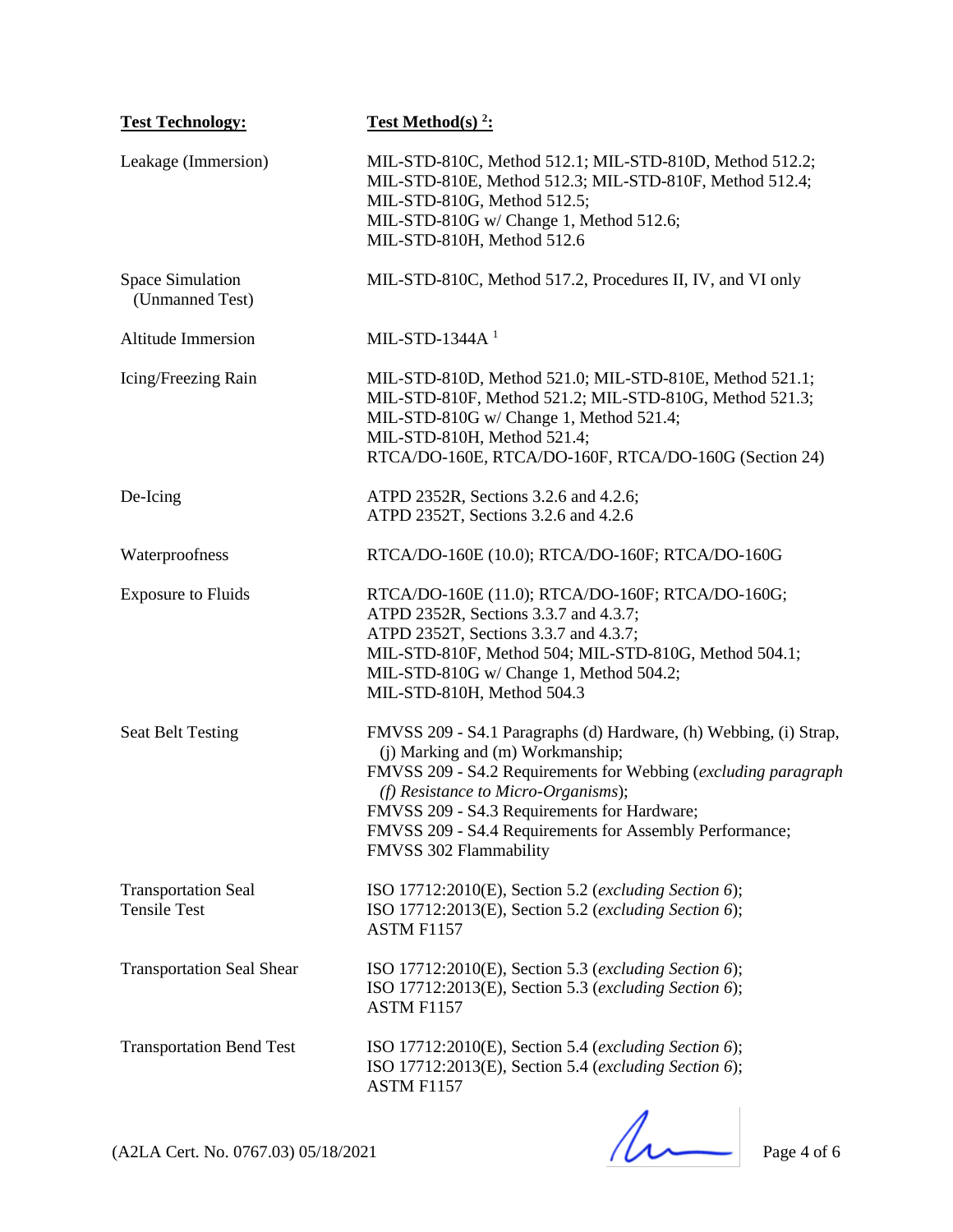| <b>Test Technology:</b>                                                                                                                       | <b>Test Method(s) <math>2</math>:</b>                                                                                                                                                                                                                                          |
|-----------------------------------------------------------------------------------------------------------------------------------------------|--------------------------------------------------------------------------------------------------------------------------------------------------------------------------------------------------------------------------------------------------------------------------------|
| <b>Transportation Impact Test</b>                                                                                                             | ISO 17712:2010(E), Section 5.5 (excluding Section 6);<br>ISO 17712:2013(E), Section 5.5 (excluding Section 6);<br>ASTM F1157                                                                                                                                                   |
| <b>Evidence of Tampering</b>                                                                                                                  | ISO 17712:2010(E), Section 4.4.3                                                                                                                                                                                                                                               |
| <b>Bolt Seal Diameter Qualification</b>                                                                                                       | ISO 17712:2013(E), Section 4.1.3                                                                                                                                                                                                                                               |
| <b>Optical Testing</b>                                                                                                                        | ASTM F801-16; ASTM F2156-17;<br>ASTM D1003-13; ASTM D1044-19;<br>ATPD 2352R, Sections 3.4.1, 3.4.1.1, 3.4.2, 3.4.3, 3.4.4, 4.4.1,<br>4.4.1.1, 4.4.2, 4.4.3, and 4.4.4;<br>ATPD 2352T, Sections 3.4.1, 3.4.1.1, 3.4.2, 3.4.3, 3.4.4, 4.4.1,<br>4.4.1.1, 4.4.2, 4.4.3, and 4.4.4 |
| Abrasion                                                                                                                                      | ANSI/SAE Z26.1-1996, Sections 5.17 and 5.18;<br>ATPD 2352R, Sections 3.3.6 and 4.3.6;<br>ATPD 2352T, Sections 3.3.6 and 4.3.6                                                                                                                                                  |
| Nital Etch                                                                                                                                    | MIL-STD-867                                                                                                                                                                                                                                                                    |
| Grain Size                                                                                                                                    | ASTM E112                                                                                                                                                                                                                                                                      |
| Rockwell and Superficial<br><b>Hardness Scales</b><br>(HRB, HRC, HR15N, HR15T<br>Scales)                                                      | <b>ASTM E18</b>                                                                                                                                                                                                                                                                |
| Microhardness                                                                                                                                 | <b>ASTM E384</b>                                                                                                                                                                                                                                                               |
| Microstructure Evaluation                                                                                                                     | ASMH BK Vol. 9                                                                                                                                                                                                                                                                 |
| <b>Plating Thickness</b>                                                                                                                      | <b>ASTM B487</b>                                                                                                                                                                                                                                                               |
| <b>Inclusion Content</b>                                                                                                                      | <b>ASTM E45</b>                                                                                                                                                                                                                                                                |
| Electrical Conductivity of<br><b>Aluminum Alloys</b>                                                                                          | AMS 2658                                                                                                                                                                                                                                                                       |
| Optical Emission Spectroscopy -<br>Low Alloy Steel, High Alloy<br>Steel, Aluminum Alloys,<br>Titanium Alloys, Copper<br>Alloys, Nickel Alloys | ASTM A751; TP03-0021                                                                                                                                                                                                                                                           |
| <b>Breaking Strength and</b><br>Elongation of<br>Pressure-Sensitive Tape                                                                      | ASTM D3759; ASTM D3759M-05                                                                                                                                                                                                                                                     |

 $(A2LA$  Cert. No. 0767.03) 05/18/2021 Page 5 of 6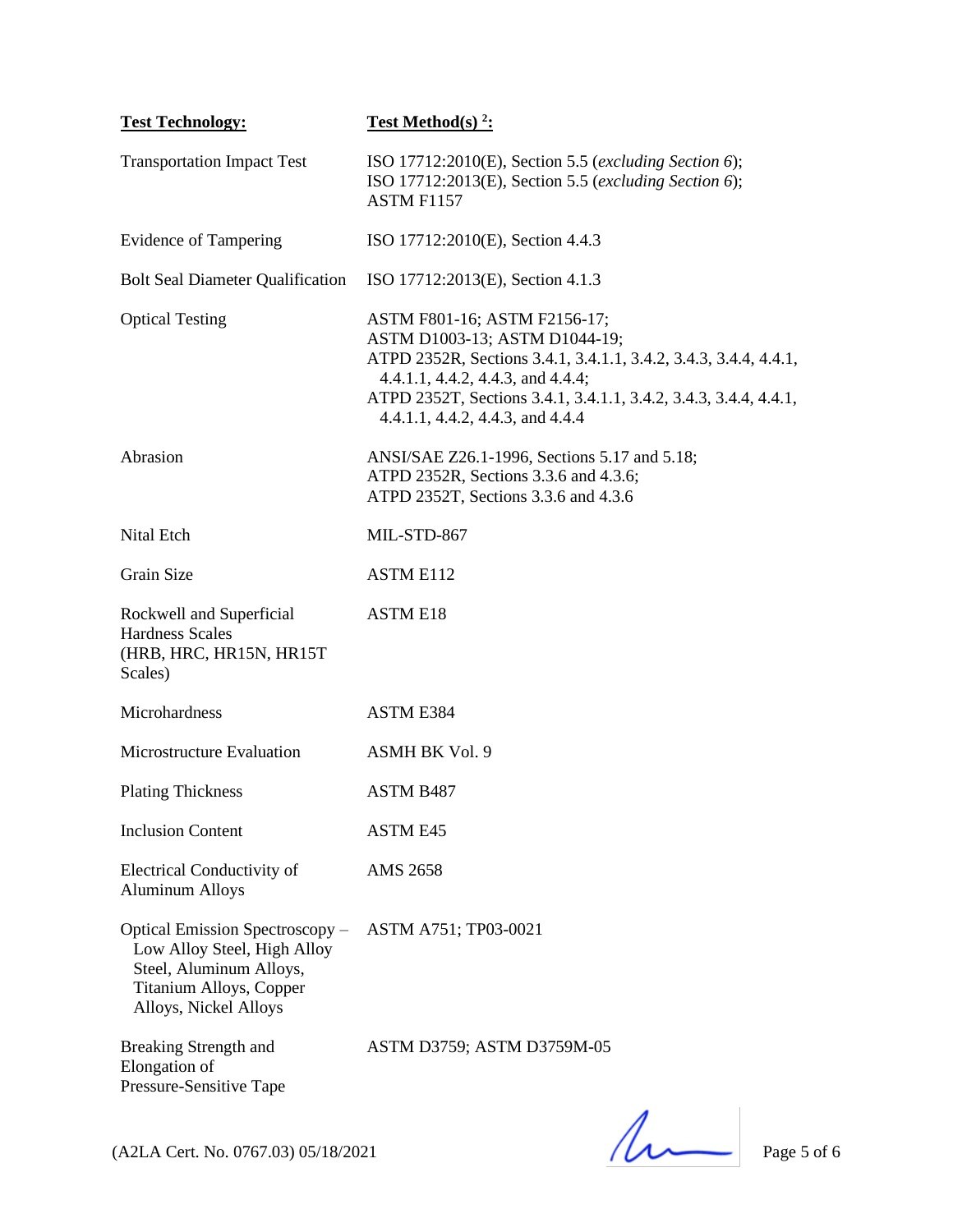**Test Technology: Test Method(s) <sup>2</sup> :**

Peel Adhesion of Pressure-Sensitive Tape ASTM D3330; ASTM D3330M-04

\*Also using the above methods and customer supplied test methods directly related to the capabilities listed above.

<sup>1</sup> This laboratory's scope contains withdrawn or superseded methods. As a clarifier, this indicates that the applicable method itself has been withdrawn or is now considered "historical" and not that the laboratory's accreditation for the method has been withdrawn.

<sup>2</sup> When the date, edition, version, etc. is not identified in the scope of accreditation, laboratories may use the version that immediately precedes the current version for a period of one year from the date of publication of the standard measurement method, per part C., Section 1 of A2LA *R101 - General Requirements- Accreditation of ISO-IEC 17025 Laboratories.*

 $(A2LA$  Cert. No. 0767.03) 05/18/2021 Page 6 of 6